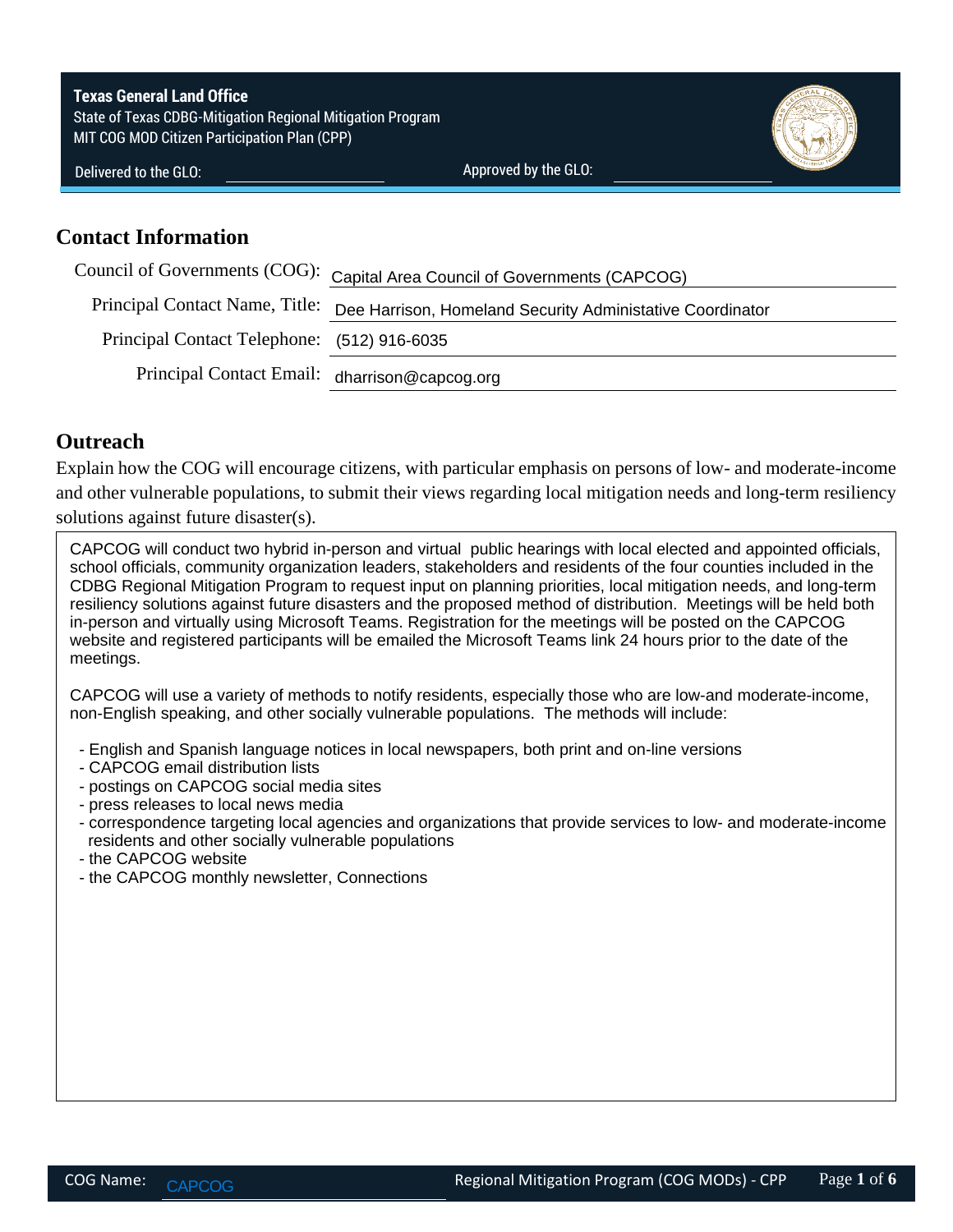List the local government entities that will receive written notification concerning the date, time, location and topics to be covered at the method of distribution public hearings, at a minimum including:

- Cities;
- Counties; and
- Indian Tribes.

Bastrop County - Cities of Bastrop, Elgin, and Smithville

Caldwell County

- Cities of Lockhart, Luling, and Martindale

Fayette County

- Cities of Carmine, Ellinger, Fayetteville, Flatonia, LaGrange, Round Top, and Schulenburg

Lee County

- Cities of Giddings and Lexington

List which local organizations that provide services or housing for low- and moderate-income persons will receive written notification concerning the date, time, location and topics to be covered at the method of distribution public hearings, at a minimum including:

- Local Public Housing Authorities;
- Local Health and Human Services Offices:
- Local mental health and MHMR Offices;
- Community Development Corporations; and
- Community Housing Development Organizations.

Local Public Housing Authorities:

- Bastrop County: County Housing Authority and Cities of Elgin, Smithville, and Waelder Housing Authorities
- Caldwell County: Lockhart and Luling Housing Authorities
- Fayette County: Flatonia, LaGrange, and Schulenburg Housing Authorities
- Lee County: Lee County Housing Authority

Local Health and Human Services Offices:

- Capital Area Agency on Aging (AAA), Capital Area Aging and Disability Resource Center office in Austin

Local Mental Health and IDD Offices:

 - Bluebonnet Trails Community Services offices in Bastrop, Elgin, Giddings, LaGrange, Lockhart, Luling, and **Schulenburg** 

Local Community Development Corporations (CDCs):

 - Frameworks CDC (serves all counties, Bastrop Economic Development Corporation (EDC), Caldwell County EDC, Fayette County EDC, Fayetteville EDC, and Giddings EDC

Community Housing Development Corporations: See Housing Authorities and CDCs/EDCs above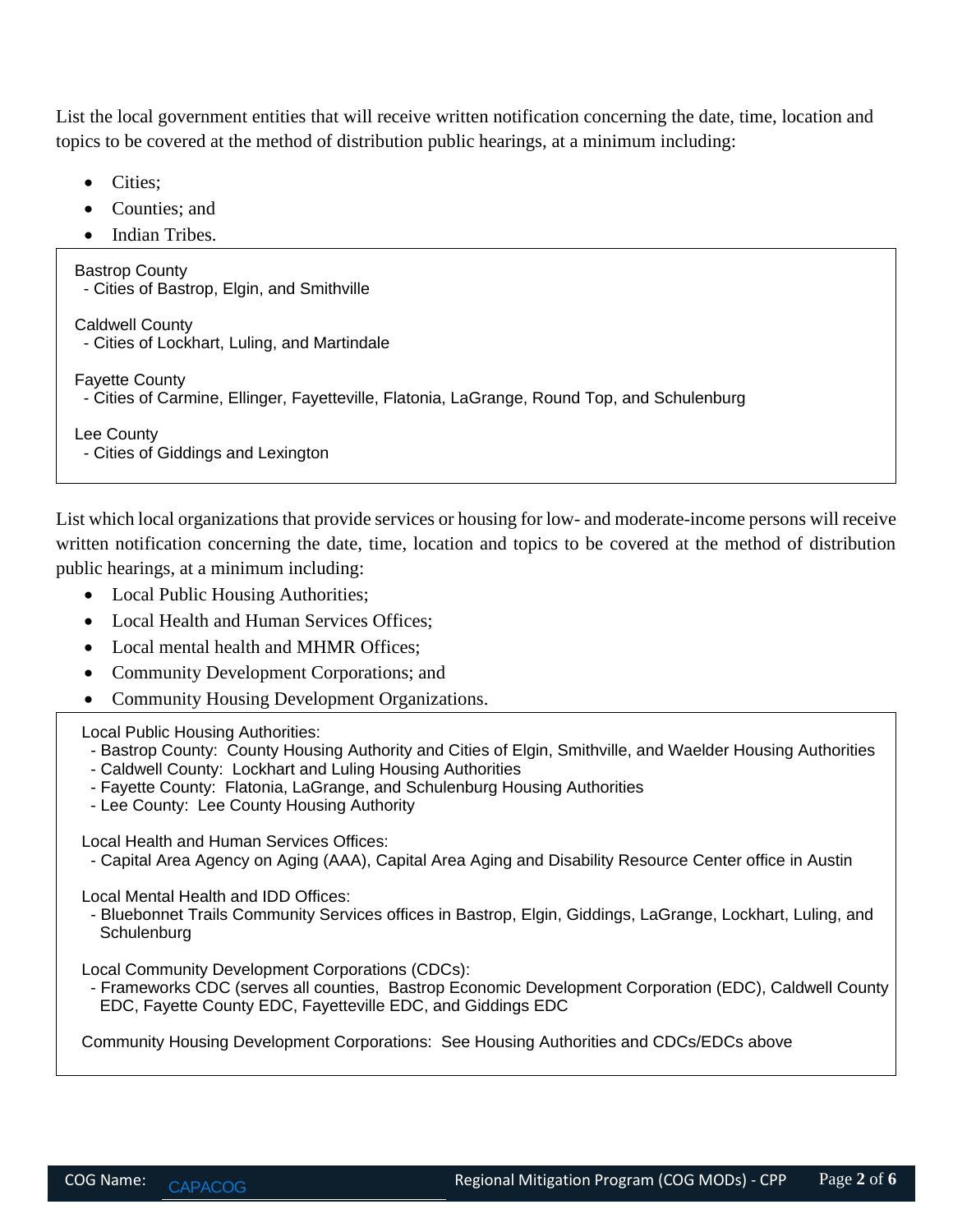List which local organizations interested in fair housing issues and representing protected classes of individuals will be contacted to gain additional perspective on fair housing and civil rights issues in the region, including how the people they represent were affected by past disaster(s). Approaches beyond simple written notification of public hearings are encouraged.

Local Mental Heath and IDD Offices that have participated in disaster response activities and/or federally-funded disaster grants and/or Crisis Counseling Program (CCP) grants:

 - Bluebonnet Trails Community Services offices in Bastrop, Elgin, Giddings, LaGrange, Lockhart, Luling, and **Schulenburg** 

Frameworks CDC (serves all counties)

Texas Appleseed (serves all counties)

Texas Housers (serves all counties)

Texas NAACP (serves all counties)

#### **Accommodations**

Explain how the COG will address Limited English Proficiency and disabilities, including auditory and visual impairments, that may hamper efforts to effectively notify residents, if necessary.

Notices for public hearings and media releases and advisories will be sent to local print and broadcast media outlets that serve the residents of the four counties that are part of this program, The media distribution will include those who serve non-English speaking and Limited English Proficiency populations and persons with disabilities, including those with visual and/or hearing impairments, behavioral health disorders, and/or IDD.

CAPCOG will provide reasonable accommodations for persons attending the public meetings. Requests from persons needing special accommodations will be requested 48 hours prior to the public meetings. The meetings will be conducted in English and requests for language interpreters or other special communication needs should be made at least 48 hours prior to the meeting.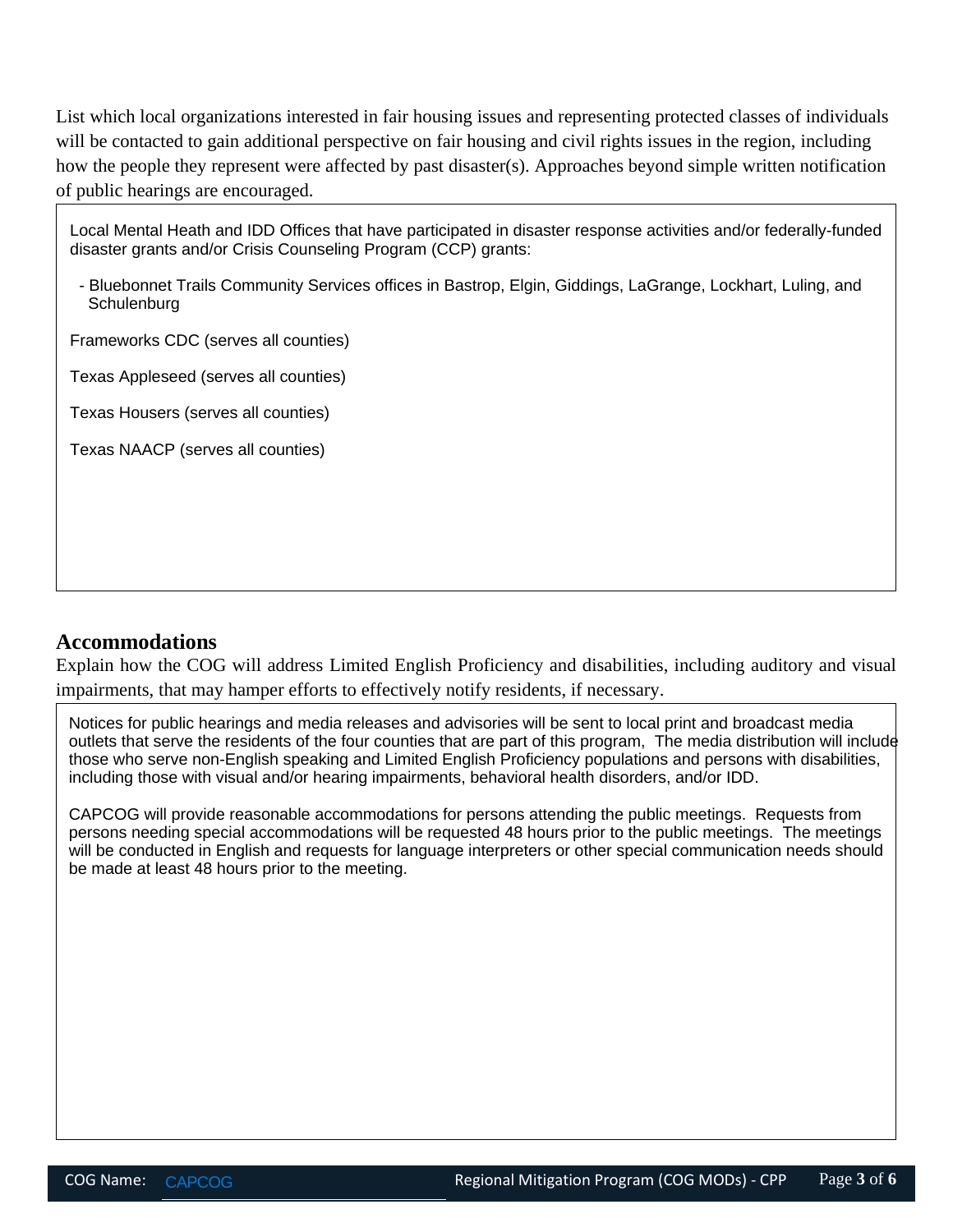Explain how the COG will provide interpretive services when a significant number of Limited English Proficiency residents will participate in the public hearing, if necessary.

CAPCOG uses a variety of methods to communicate with non-English speaking residents. CAPCOG and Fayette County have Spanish speaking employees who can provide translation services. In addition, CAPCOG subscribes to a telephone service that provides translation services for multiple languages. CAPCOG will provide American Sign Language (ASL) interpretation services, if requested within 48 hours of the public meetings.

# **Accessibility**

Explain how the COG will hold hearings at a time and location convenient to potential or actual beneficiaries, and how the COG will provide accommodations in compliance with the Americans with Disabilities Act (ADA).

The public meetings will be held as hybrid meetings, both in-person and virtually via Microsoft Teams at CAPCOG offices and in Fayette County to ensure participation by the most potential or actual residents/beneficiaries possible. Both in-person meeting locations are handicapped accessible and comply with ADA requirements for government buildings.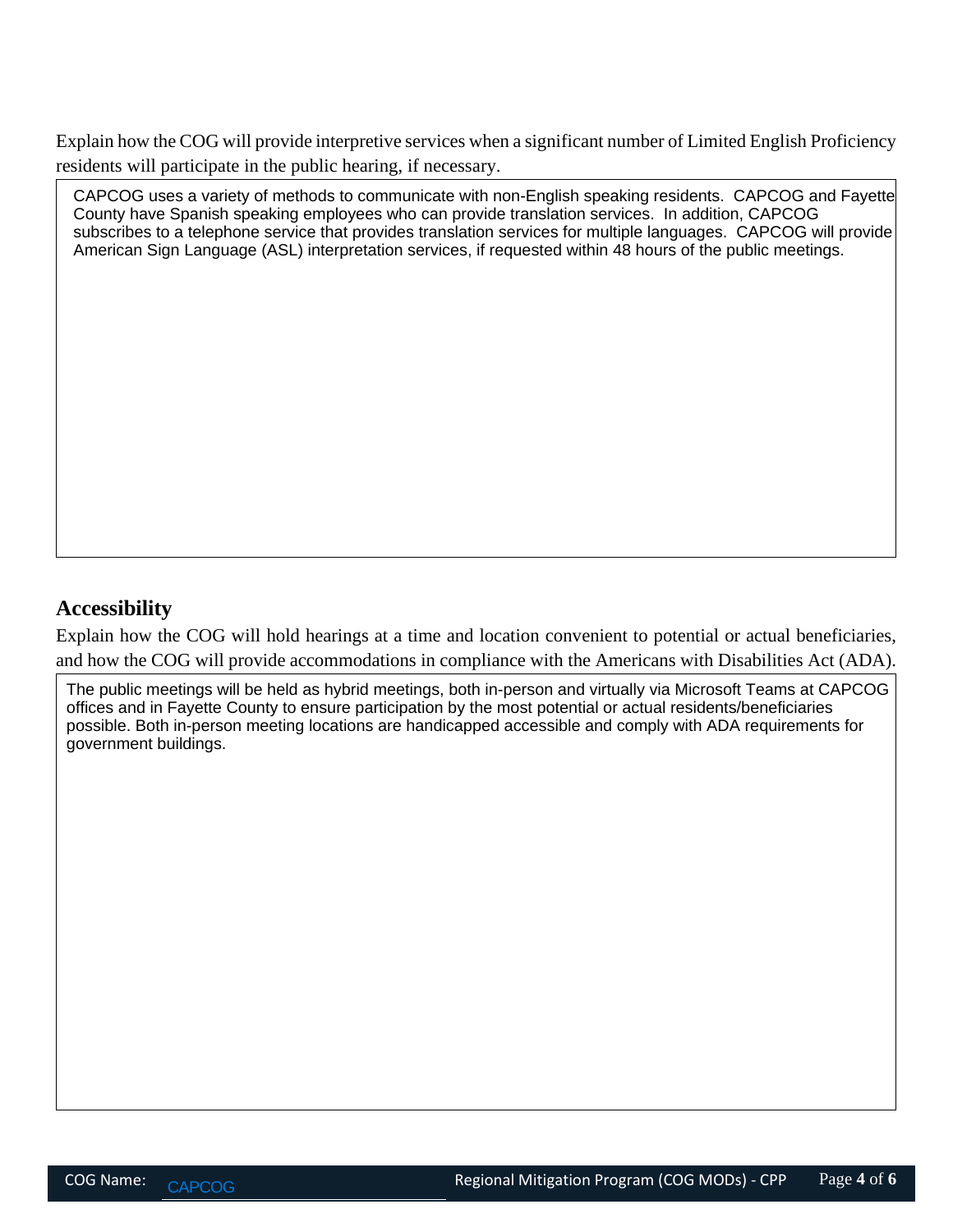# **Efforts Exceeding Minimum Participation Requirements**

Explain how the COG will seek additional public participation when developing the Method of Distribution.

CAPCOG will continue to identify other government agencies and organizations that can provide additional input and expertise and expand upon representation of the residents of Bastrop, Caldwell, Fayette, and Lee Counties.

# **Public Hearing Content**

The public hearings will include at a minimum a discussion of the following topics:

- The development of projects to mitigate the effects of future disasters;
- The amount of funding available;
- All eligible activities under the Community Development Block Grant Mitigation program, including linking activities to the mitigation needs of the region;
- Proposed objective factors; and
- The GLO-conditionally-approved Preliminary Method of Distribution for the MOD Public Hearing.

# **Public Hearings Scheduling Information**

To the extent possible, the COG will adhere to the following schedule of hearings and notifications:

| $r$ upit $r$ raining integring $r$ $r$ rubit realing |    |           |   |                                                                                                                            |  |  |  |  |  |
|------------------------------------------------------|----|-----------|---|----------------------------------------------------------------------------------------------------------------------------|--|--|--|--|--|
|                                                      |    |           |   | Date/Time:   05/09/22, 12 - 1 PM   Location:   CAPCOG Pecan Room, 6800 Burleson Rd, Bldg. 310, Suite 165, Austin, TX 78744 |  |  |  |  |  |
| Virtual                                              | ⊠∣ | In-Person | 図 |                                                                                                                            |  |  |  |  |  |

### Public Planning Meeting  $-1<sup>st</sup>$  Public Hearing

#### MOD Public Hearing  $-2<sup>nd</sup>$  Public Hearing

| Virtual   | In-Person<br>$\mathbb{X}$                | 区         |                                                                             |             |
|-----------|------------------------------------------|-----------|-----------------------------------------------------------------------------|-------------|
|           | MOD Public Hearing $-2nd$ Public Hearing |           |                                                                             |             |
|           | Date/Time: 07/6/22, 12-1 PM              | Location: | CAPCOG Pecan Room, 6800 Burleson Rd, Bldg. 310, Suite 165, Austin, TX 78744 |             |
| Virtual   | In-Person<br>冈                           | X         |                                                                             |             |
|           |                                          |           |                                                                             |             |
| COG Name: | <b>CAPCOG</b>                            |           | Regional Mitigation Program (COG MODs) - CPP                                | Page 5 of 6 |